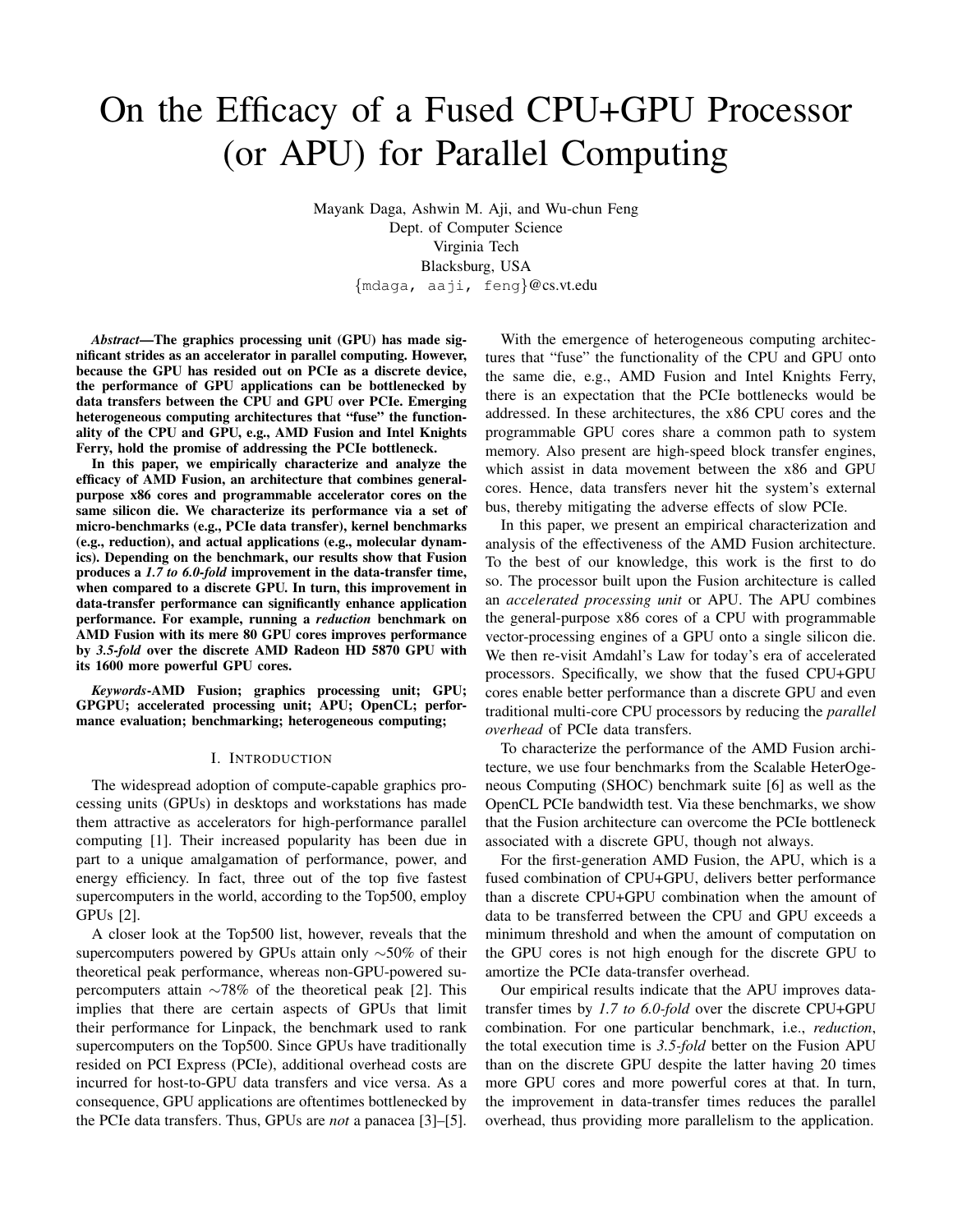The rest of this paper is organized as follows. Section II presents an overview of AMD GPUs and the issue of the PCIe bottleneck in discrete CPU+GPU platforms. We then introduce the AMD Fusion architecture and outline why it holds the promise of overcoming this bottleneck. In Section III, we re-visit Amdahl's Law for accelerator-based processors. In Section IV, we illustrate and discuss the results of our experiments. Section V presents related work, followed by conclusions and future work in Section VI.

#### II. BACKGROUND

Here we present an overview of the AMD GPU and discuss the effect of the PCIe bottleneck, which oftentimes proves to be an obstacle towards achieving better overall application performance. We then describe the architecture of the first generation of *accelerated processing unit (APU)*, i.e. AMD Fusion E-Series APU, and show how it holds the promise of overcoming the PCIe bottleneck.

## *A. Overview of the AMD GPU*

An AMD GPU follows a classic graphics design, which is highly tuned for single-precision, floating-point arithmetic and common image operations on two-dimensional and image data. Fig. 1 provides an architectural overview.



Fig. 1. Overview of an AMD/ATI Stream Processor and Thread Scheduler.

In this case, the compute unit is known as a *SIMD engine* and contains several thread processors, each containing four stream cores, along with a special-purpose core and a branch execution unit. The special-purpose (or T-Stream) core is designed to execute certain mathematical functions in hardware, e.g., transcendentals like  $sin(), cos()$  and  $tan()$ . Since there is only one branch execution unit for every five processing cores, any branch in the program incurs some serialization to determine the path each thread should take. The execution of *divergent* branches is performed in lock-step manner for all the cores present in a compute unit. In addition, the processing cores are vector processors, which means that using vector types can produce material speedup on AMD GPUs.

Discrete GPUs from AMD house a large number of processing cores, ranging from 800 to 1600 cores. As a result, a humongous number of threads need to be launched in order to keep all GPU cores fully occupied. However, to run many threads, the amount of registers used per thread has to be kept to a minimum. That is, all the registers utilized per thread need to be stored in a register file, and hence, the total number of threads that can be scheduled is limited by the size of the register file, which is a generous 256 KB on the latest generation of AMD GPUs.

Another unique architectural feature of AMD GPUs is the presence of a *rasterizer* – for working with two-dimensional matrices of threads and data. Hence, accessing scalar elements stored contiguously in memory is *not* the most efficient access pattern. Accessing scalar elements can be made slightly more efficient by doing so in chunks of 128 bits due to the presence of vector cores. Loading these chunks from image memory, which uses the memory layout best matched to the memory hardware on AMD GPUs, also results in significant improvement in performance.

#### *B. PCIe Bottlenecks with Discrete GPUs*

In Fig. 2, we demonstrate the cause of PCIe bottlenecks with a discrete GPU. As shown, the x86 *host* CPU can access the system memory as well as initiate functions on the GPU. However, because the GPU resides on PCIe, a DMA is required to transfer data from the system memory of the CPU to device memory of the GPU to perform any useful work. Although the GPU can execute hundreds of billions of floating-point operations per second, the current PCIe interconnects can transfer approximately only a gigaword per second [7]. Due to this limitation, it behooves the GPU application programmer to ensure high data reuse on the GPU to be able to successfully amortize the cost of slow PCIe transfers, and in turn, achieve substantial performance benefits.



Fig. 2. Architectural Layout of a Discrete GPU.

However, ensuring high data reuse in all applications may not be possible. For example, there might be applications for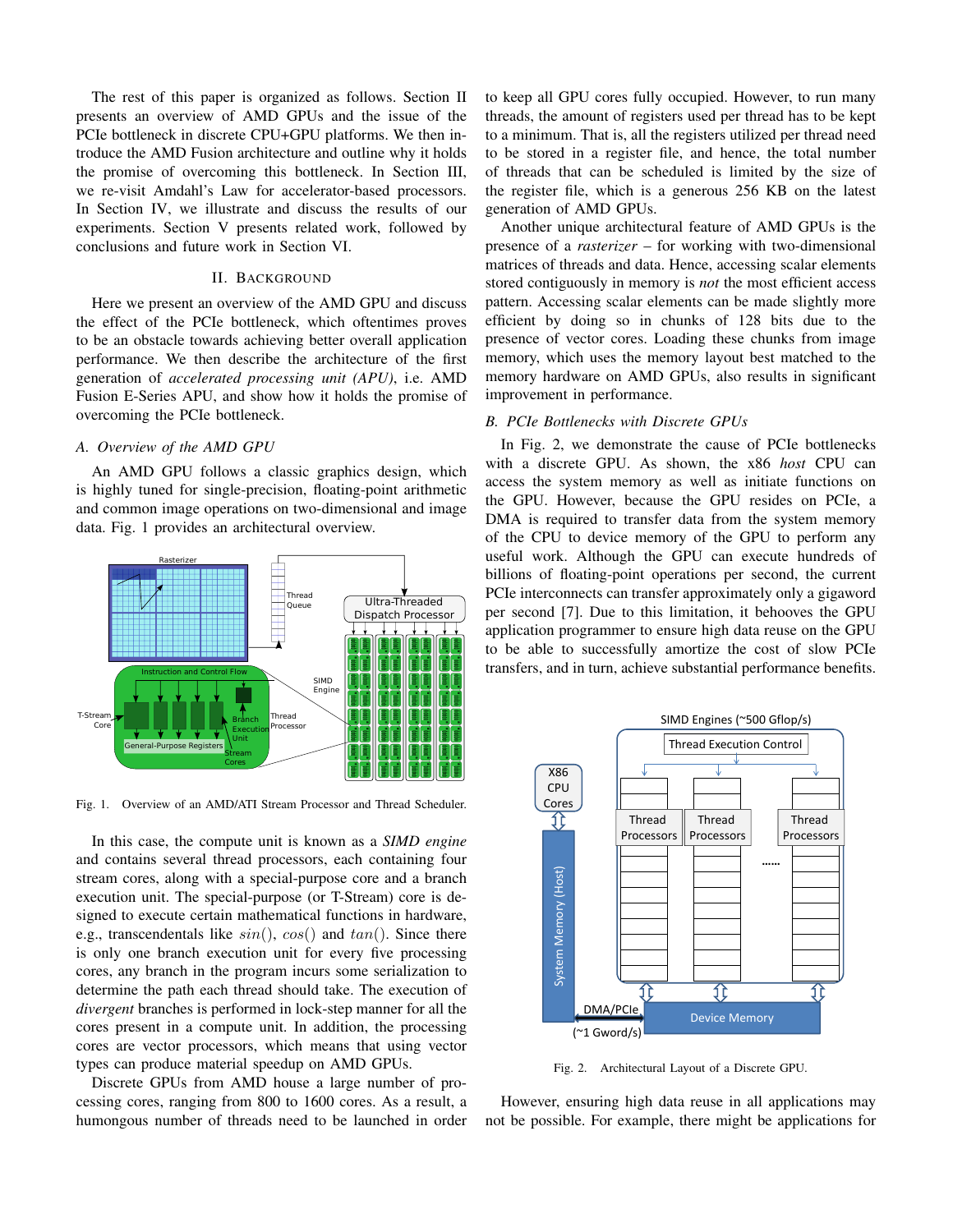which the execution time on a GPU is less than the time it takes to get data onto the GPU or applications whose execution profiles consist of iterating over DMA transfers and GPU execution. For such applications, discrete GPUs may not be the appropriate to accelerate performance.

Emerging architectures like AMD Fusion seek to address these issues by eliminating PCIe access to the GPU by "fusing" CPU and GPU functionality onto a single silicon die.

## *C. AMD Fusion Architecture*

At the most basic level, the Fusion architecture combines general-purpose scalar and vector processor cores onto a single silicon die, thereby forming a heterogeneous computing processor. It aims to provide the "best of both worlds" scenario in the sense that scalar workloads, like word processing and web browsing, use the x86 cores whereas vector workloads, like parallel data processing, use the GPU cores.

Fig. 3 depicts a block diagram of this novel architecture. The key aspect to note is that the x86 CPU cores and the vector (SIMD) engines are attached to the system memory via the same high speed bus and memory controller. This architectural artifact allows the AMD Fusion architecture to alleviate the fundamental PCIe constraint that has traditionally limited performance on a discrete GPU. Apart from the processing cores, Fusion also consists of the following system elements: memory controller, I/O controller, video decoder, display output, and bus interfaces, all on the same die.

Although Fusion's x86 cores and SIMD engines share a common bus to the system memory, the first-generation implementation of Fusion divides system memory into two parts — one that is visible to and managed by the operating system running on x86 cores and one that is managed by the software running on the SIMD engines. Therefore, even on the Fusion architecture, data has to be moved from the operating system's portion of system memory to that portion that is visible to the SIMD engines. However, unlike discrete GPUs, where these data transfers from system memory to device memory hit PCIe, the data transfers on Fusion are expected to amount to a memcpy, as logically captured in Fig. 4. Moreover, AMD currently provides high-speed block transfer engines that move data between the x86 and SIMD memory partitions. Therefore, the Fusion architecture holds the promise of improving performance for all applications that were previously bottlenecked by PCIe transfers. Future APU architectures are expected to have these memories seamlessly merged [7], which means that there will not be a need to transfer data to and from the GPU memory at all. multi-core (SMD) respectively. The symptoms and the core of the symptoms in the chips (1) and the symptoms in the symptoms in the symptoms in the symptoms of the symptoms in the symptoms in the symptoms in the symptoms in

Programming on Fusion is facilitated by the emerging OpenCL standard. Therefore, existing applications written in OpenCL for the discrete CPU and GPU combination can be run without modification on the fused CPU+GPU of Fusion.

## III. REVISITING AMDAHL'S LAW

We first briefly review Amdahl's Law [8], followed by a theoretical discussion on Hill and Marty's work on applying



Fig. 3. Architectural Layout of the AMD Fusion Architecture.

re-visit Amdahl's Law, specifically for accelerators, and show that fused asymmetric CPU+GPU cores for an APU enable more parallelism in the code than discrete GPUs or traditional multi-core symmetric processors.

The speedup of parallel applications on multi-processor architectures is limited by Amdahl's Law, which implies that the speedup obtained by implementing an application in parallel is dependent upon the fraction of the workload that can be parallelized  $[8]$ . Hence, the speedup,  $S$ , for a parallel application is given by (1).

$$
S = \frac{1}{s + p/N} \tag{1}
$$

where  $p =$  parallel fraction of the application

s = serial fraction of the application, i.e.,  $(1 - p)$ 

and  $N =$  number of processors

Amdahl's law holds true in the ideal scenario for any multiprocessor system if we assume the workload to be constant, i.e., strong scaling. This also makes the assumption that all the processors have the same overall computational capabilities.



(b) AMD Fusion (First Generation).

Fig. 4. Description of Data Transfers.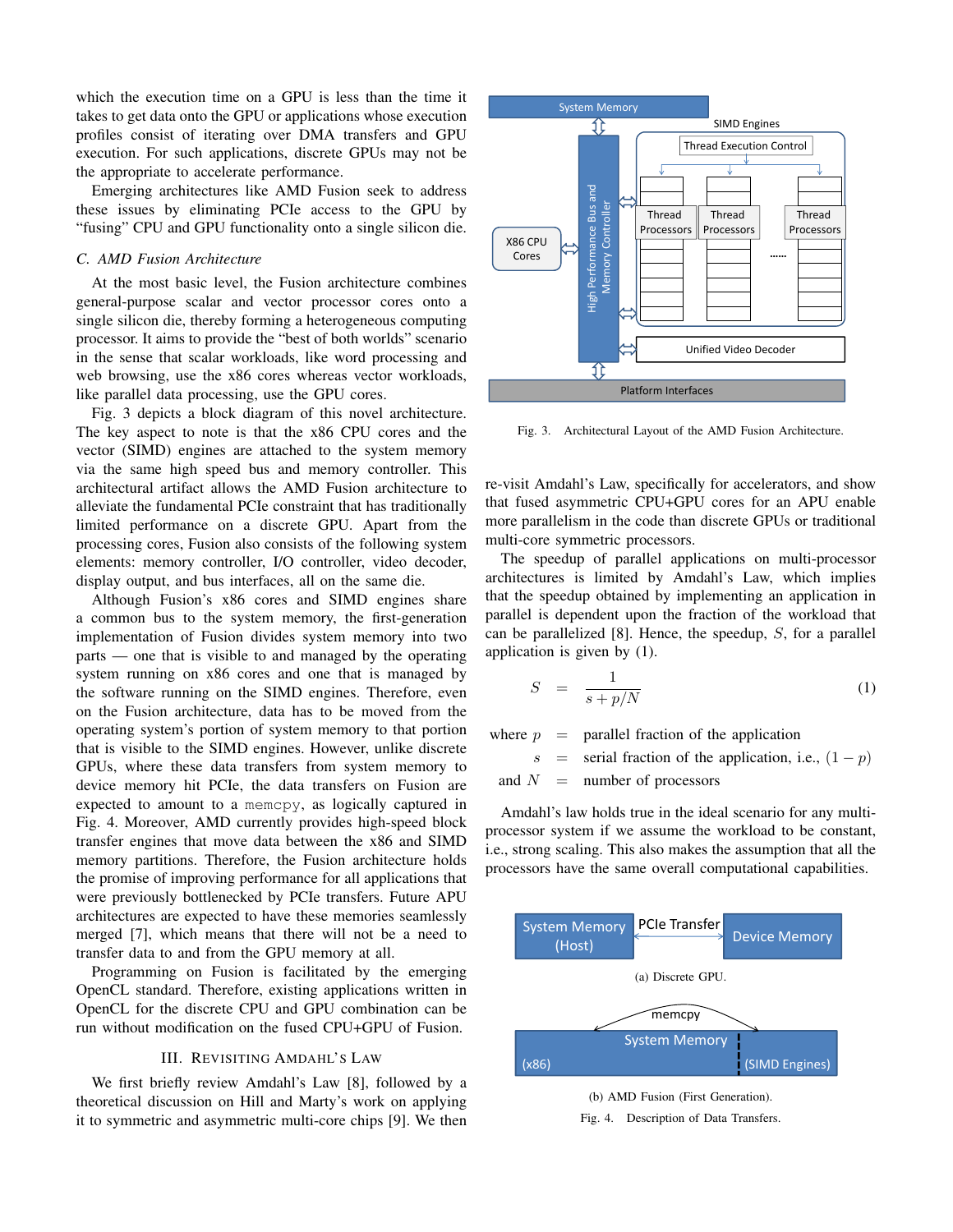If  $N \to \infty$  then,

$$
S = \frac{1}{s} \tag{2}
$$

Informally, this means that even when the serial fraction of the work is small, the maximum speedup obtainable from an infinite number of parallel processors is limited by  $1/s$ .

Hill and Marty [9] first categorize multi-core chips into three groups based on how the on-chip unit resources, or *base core equivalents (BCEs)*, are combined to form larger processing cores. Specifically, they classify chips into symmetric, asymmetric, and dynamic multi-core chips and then theoretically analyze the attainable speedups on each platform.

Symmetric chips are the traditional multi-core chips, where every processor has the same computational capability. Equation (1) can be directly applied to symmetric chips with the implication that it is critical for the programmer to extract parallelism from their code.

Dynamic chips are idealistic chips, where the cores can be dynamically combined to boost the performance of the serial fraction of the program, thereby providing maximum efficiency even if the code has a fairly large serial fraction. We do not study dynamic chips in this paper. However, we will revisit them in the future to study the next-generation AMD A-Series APUs, which promise to improve power efficiency by dynamically turning on and off the CPU and GPU resources depending on the application load (AMD Power Gating) [10].

On the other hand, asymmetric chips are those that have one large complex core for sequential programming and several other simpler cores that help the larger core in parallel processing. Hill and Marty show that asymmetric multi-cores offer more potential speedup than their symmetric counterparts even for lower values of  $p$  [9]. For example, they show that for  $p = 0.975$  and  $N = 256$ , the best asymmetric speedup is 125.0, whereas the best symmetric speedup is 51.2. However, they make an idealistic assumption that the parallel fraction of the program utilizes all the available cores completely. This is only possible if there is a perfect co-scheduling mechanism that enables complete utilization of the on-chip resources. Nevertheless, it is evident that asymmetric multi-core chips are more efficient than the symmetric ones [9]. groups based in booth length and the product in the same of the same of the same in the same in the same in the same in the same in the same in the same in the same in the same in the same in the same in the same in the s

We now study Amdahl's Law for accelerator-based systems, which can be considered to be a special type of asymmetric multi-cores, where the accelerator cores and the serial processor may be separated by PCIe. In general, Amdahl's Law ignores the overhead incurred due to parallelizing a workload. On any multi-core processor, this overhead is largely due to setup of parallel threads, interprocessor communication, and thread rejoining. Therefore, the speedup obtained is always less than the ideal. Furthermore, the overhead incurred by parallelizing an application on an accelerator-based system, especially the GPU, is even higher because data has to be transferred over the slow PCIe. This fact is corroborated by one of our micro-benchmark results, as shown in Fig. 5.

This particular micro-benchmark performs a fmad operation between each element of two float-type arrays of size



Fig. 5. Characterization of Parallel Overhead.

a modern four-core CPU, a discrete CPU and GPU (AMD Radeon HD 5870) and a fused CPU+GPU (AMD E-Series Zacate APU). We use OpenMP as the parallel programming platform for the four-core processor and OpenCL for the Radeon GPU and the Zacate APU. The figure shows the total execution time as the sum of (i) the execution time of the serial part, (ii) the execution time of the parallel part, and (iii) the overhead incurred due to parallelization, i.e., device buffer creation, destruction, and buffer transfer. (We have not included the constant OpenCL setup time, i.e. kernel compilation, program and platform initialization.)

The execution time of the 'parallel part' in the case of the discrete GPU and APU is the kernel execution time. The single-thread implementation depicts the serial and parallel fractions of the code, while in case of the *ideal* Amdahl's law, the parallel part is sped up by four-fold (on a fourcore CPU) with zero overhead. While the actual multi-core implementation, parallelized using OpenMP, does contain parallel overhead, it is negligible when compared to the overhead incurred due to parallelization on the accelerated platforms.

For the discrete GPU, however, the parallel overhead is so significant that it is *more than the sum of execution times of the serial and parallel parts*. So, while the execution time of the parallel part on the discrete GPU is substantially better than that on the multi-core CPU, the overhead is so much more that it does *not* make the micro-benchmark amenable for GPU processing. It also demonstrates the bottleneck caused by communication over PCIe.

Lastly, the APU (or fused CPU+GPU) does assist in reducing the parallel overhead. However, due to the presence of computationally less powerful SIMD cores, the execution time of the parallel part is longer than on the discrete GPU.

To apply Amdahl's Law to accelerator-based platforms, we model the following two factors:

• Accelerated Parallel Fraction  $(p')$ : For traditional symmetric multi-core processors, the parallel fraction  $p$  would ideally be optimized to  $p/N$ . However, accelerator cores have very different computational capabilities from the serial cores; so, using the terms  $p$  and  $N$  in the equation will be meaningless. The actual performance on the accelerators can vary depending on how the algorithm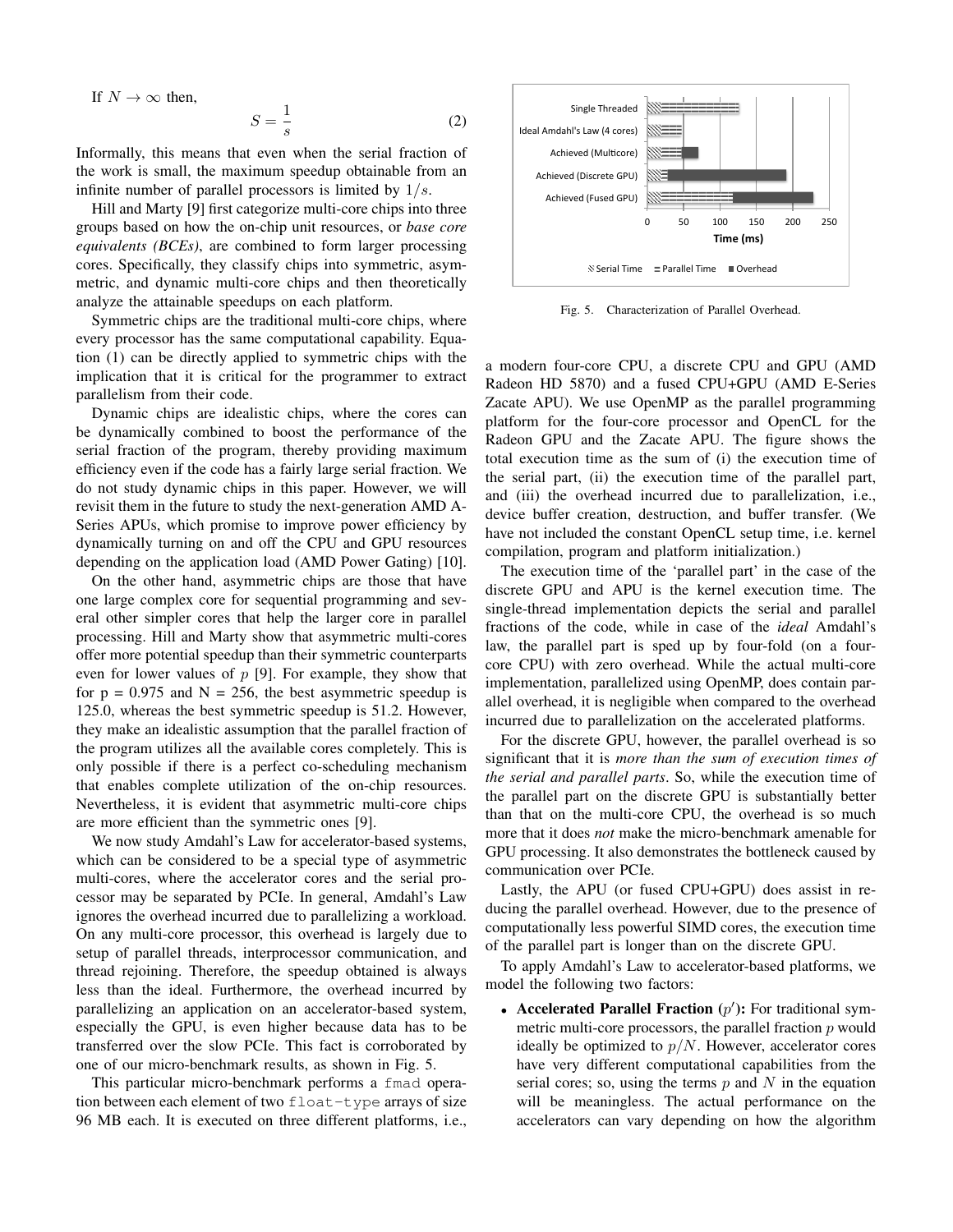is mapped to its cores. So, we change the performance of the parallel fraction  $p$  to  $p'$ , as shown in the Fig. 6. Note that  $p'$  can be greater than  $p$  for a poor mapping.

• Parallel Overhead  $(o)$ : For traditional symmetric multicore processors, the parallel overhead (o) is typically negligible given that the inter-processor communication is generally small. For accelerator-based platforms, however, the parallel overhead  $\sigma$  forms a significant part of the program because of the data transfer overhead between CPU memory and device (GPU) memory.



Fig. 6. Code Partitioning for Different Parallel Programming Platforms.

Therefore, the new speedup,  $S'$ , for a parallel application can be represented as:

$$
S' = \frac{1}{s + p' + o}
$$
 (3)  
where,  $p'$  = accelerated parallel fraction  
 $o$  = parallel overhead

It is still important to find enough parallelism in the code to minimize s, so that the parallel fraction in the program can be maximized. However, because discrete GPUs have large o, the benefit of the extracted parallelism  $p'$  is substantially reduced as a result. On the other hand, the parallel overhead  $\sigma$  for AMD Fusion is much smaller and will therefore benefit more from a larger parallel fraction in the code, i.e.,  $p'$ . Architectures like AMD Fusion resemble true asymmetric multi-core processors with much higher resource utilization and efficiency, as argued by Hill and Marty [9].

In summary, AMD Fusion should perform better than a discrete GPU with equivalent SIMD compute units if the extracted parallelism  $p'$  remains the same, because the parallel overhead, o, is relatively smaller when compared to its discrete GPU counterpart. However, in practice, the parallel fraction  $p'$ can be larger for memory-bound applications running on the APU platform because the memory bandwidth on a traditional CPU is lower than that of the discrete GPU. As a consequence, we can expect to achieve better speedup  $S'$  for AMD Fusion provided that the memory interface to the SIMD cores is as fast as the one on a discrete GPU.

However, are GPUs the *panacea* for all problems? Will the GPUs always out-perform multi-core CPUs? The answer depends on the application, the type of GPU, and the coscheduling strategy  $(p')$ . Architectures such as AMD Fusion are a step in the right direction, as the results presented in Fig. 5 make a strong point in favor of this novel architecture. If the APU comes with more powerful SIMD engines and memory interfaces that are as fast as those in a discrete GPU, then the performance of the accelerated applications will only get better on these fused platforms.

#### IV. EXPERIMENTS AND DISCUSSIONS

Here we present and discuss the results of our experiments that help to demonstrate the efficacy of a fused CPU+GPU processor like the AMD E-series Zacate APU, an instantiation of the AMD Fusion architecture.

## *A. Experimental Setup*

Table I provides information about our three test platforms: AMD Zacate APU, AMD Radeon HD 5870, and a discrete version of the GPU on the Zacate APU, namely the AMD Radeon HD 5450. It is important to note that the AMD Zacate APU is only an experimental system in a laptop form factor.

We selected the PCIeBandwidth test from the AMD Stream SDK version 2.3 as well as four benchmarks from the Scalable HeterOgeneous Computing (SHOC) benchmark suite to evaluate our test platforms. Table II provides a brief description of each benchmark test. The platforms were programmed using OpenCL v1.1 with AMD Stream SDK v2.3 and AMD Catalyst graphics driver v10.7.

## *B. PCIe Bandwidth Tests*

We used the OpenCL PCIeBandwidth test to understand the cost of data transfers on discrete GPUs as well as within the AMD Fusion architecture and to identify when and where the Fusion architecture performs better. Fig. 7 presents the data transfer bandwidth for varying data sizes, ranging from 1 KB to 64 MB on the three test platforms. (We ran 10,000 iterations of the test for each data transfer size.)

Fig. 7a shows the bandwidths obtained when data is transferred from the 'host' (CPU) to 'device' (GPU). Though the APU eliminates PCIe access, the bandwidth that it achieves for smaller data sizes is less than that obtained on the discrete GPU platform. Only after a certain threshold does the benefit of eliminating PCIe become evident and the AMD Zacate APU starts to outperform its discrete brethren. Fig. 7b shows similar results for the reverse case, i.e., when data is transferred from the 'device' (GPU) to 'host' (CPU). However, for 'device to host' transfers, the threshold beyond which the Zacate APU achieves greater bandwidth is lower than that for the 'host to device' transfers. Further, the 'host to device' bandwidth is higher than 'device to host' bandwidth for the discrete GPU, while the opposite is true for Zacate APU.

Thus, the ideology that the Fusion architecture would overcome the PCIe bottleneck in a discrete GPU platform is not always true. The bandwidth obtained on the APU increases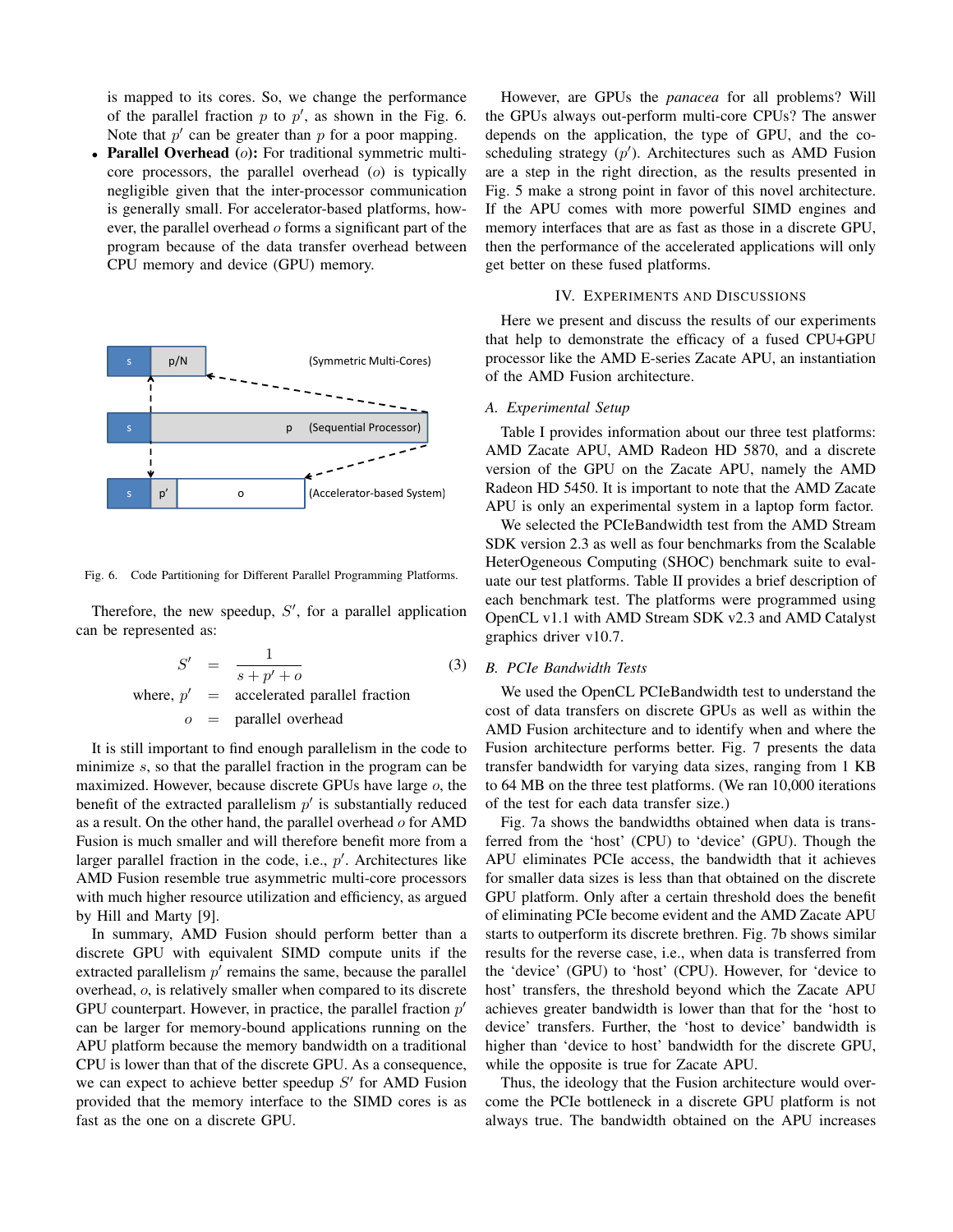| <b>Platform</b>          | <b>AMD Zacate APU</b>       | <b>AMD Radeon HD 5870</b> | <b>AMD Radeon HD 5450</b>               |
|--------------------------|-----------------------------|---------------------------|-----------------------------------------|
| <b>Stream Processors</b> | 80                          | 1600                      | 80                                      |
| Compute Units            | 2                           | 20                        | 2                                       |
| Memory Bus Type          | NA                          | GDDR <sub>5</sub>         | DDR3                                    |
| Device Memory            | 192 MB                      | 1024 MB                   | 512 MB                                  |
| Local Memory             | 32 KB                       | 32 KB                     | 32 KB                                   |
| Max. Workgroup Size      | 256 Threads                 | 256 Threads               | 128 Threads                             |
| Peak Core Clock Freq.    | 492 MHz                     | 850 MHz                   | 675 MHz                                 |
| Peak FLOPS               | 80 GFlop/s                  | 2720 GFlop/s              | 104 GFlop/s                             |
| Host:                    |                             |                           |                                         |
| Processor                | AMD Engg. Sample $@1.6$ GHz | Intel Xeon E5405 @2.0 GHz | Intel Celeron $430 \ @ 1.8 \text{ GHz}$ |
| <b>System Memory</b>     | 2 GB (NA)                   | 2 GB DDR2                 | 2 GB DDR2                               |
| Cache                    | L1: 32K, L2: 512K           | L1: 32K, L2: 6M           | L1: 32K, L2: 512K                       |
| Kernel                   | Ubuntu 2.6.35.22            | Ubuntu 2.6.28.19          | Ubuntu 2.6.32.24                        |

#### TABLE I TEST PLATFORMS

#### TABLE II BENCHMARK SUITE

| <b>Benchmark</b>      | <b>Description</b>                                                                                 |
|-----------------------|----------------------------------------------------------------------------------------------------|
| <b>Bandwidth Test</b> | Measures the bandwidth of PCI einterconnect between host processor and the discrete GPU as         |
|                       | well as bandwidth of transfers between the two divisions of system memory for the APU.             |
|                       | It does so by repeatedly transferring data of various sizes (1KB to 64 MB) to and from the device. |
| <b>FFT</b>            | Measures the performance of a two dimensional Fast Fourier Transform. The benchmark computes       |
|                       | multiple FFTs of size 512 in parallel. The FFT implementation is based on the algorithm described  |
|                       | by Volkov and Kazian [11].                                                                         |
| <b>MD</b>             | Measures the performance of pairwise calculation of the Lennard-Jones potential from molecular     |
|                       | dynamics. Each thread computes the acceleration for one particle based on the potential field      |
|                       | generated by all particles into a cutoff area. It uses a neighbor-list algorithm as LAMMPS [12].   |
| Scan                  | Measures the performance of the parallel prefix sum algorithm (also known as Scan) on a large      |
|                       | array of floating point data.                                                                      |
| Reduction             | Measures the performance of a sum reduction operation using floating point data. The kernel first  |
|                       | performs a partial reduction on the global data, storing the results in local memory. Next, a      |
|                       | reduction is computed over the local data array and the result is stored in global memory.         |

with the increase in data-transfer size, which suggests that there is some cost incurred to carry out the data transfer, e.g., DMA set-up and buffer pinning, and this cost of transferring data gets amortized with the increase in data-transfer size. From our results, one can infer that the APU does not provide the promised benefit of overcoming PCIe costs for small data transfers, but it begins to show promise for larger data sizes. Moreover, it is difficult to know this crossover point since it may vary from application to application (and since the Zacate APU is largely a "black box" to the end user). However, this problem of deducing the threshold data size is only temporary as the next generation of APUs from AMD are expected to merge the two memory partitions.

#### *C. Kernel Benchmarks*

We demonstrate the efficacy of the Fusion architecture via four application benchmarks (MD, FFT, Scan, and Reduction) from the SHOC benchmark suite.

Fig. 8 and Fig. 9 present the data transfer and kernel execution times for each application benchmark with varying problem sizes on the three accelerator platforms: (i) AMD Zacate APU, (ii) discrete AMD Radeon HD 5450, and (iii) discrete AMD Radeon HD 5870. (We ran each test 200 times and report the average.)

Since the GPU present in the Zacate APU is similar to the discrete AMD Radeon HD 5450, one would expect similar kernel execution times on these two platforms, however, it is not the case. It was not possible to run two applications, i.e., scan and reduction, on the low-power discrete 5450 GPU because of its upper limit of 128 work-items in a work-group while the SHOC benchmark suite requires at least 256 workitems to run. Therefore, we do not present results for these benchmarks on the discrete AMD Radeon HD 5450 GPU.

*Molecular Dynamics (MD):* Fig. 8a shows the data-transfer times and kernel execution times for a molecular dynamics (MD) benchmark. We see that the APU reduces the data transfer times for all problem sizes, and the effectiveness of the APU increases with an increase in problem size, which is in-line with the bandwidth numbers obtained by the OpenCL PCIeBandwidth test, shown in Fig. 7.

As expected, the kernel executes fastest on the discrete AMD 5870 because of the presence of substantially faster and greater number of GPU processing cores. However, between the AMD Radeon HD 5450 and the APU, the kernel surprisngly executes faster on the APU than on the Radeon HD 5450.

By analyzing the execution profile of MD, we found out that it is a *compute-bound* application. The current core-clock frequencies of the APU and the AMD Radeon HD 5450 were found to be 278 MHz and 157 MHz, respectively. Hence, the APU is clocked *1.77-fold* faster than the discrete GPU, which is the likely reason for faster kernel execution on the APU. To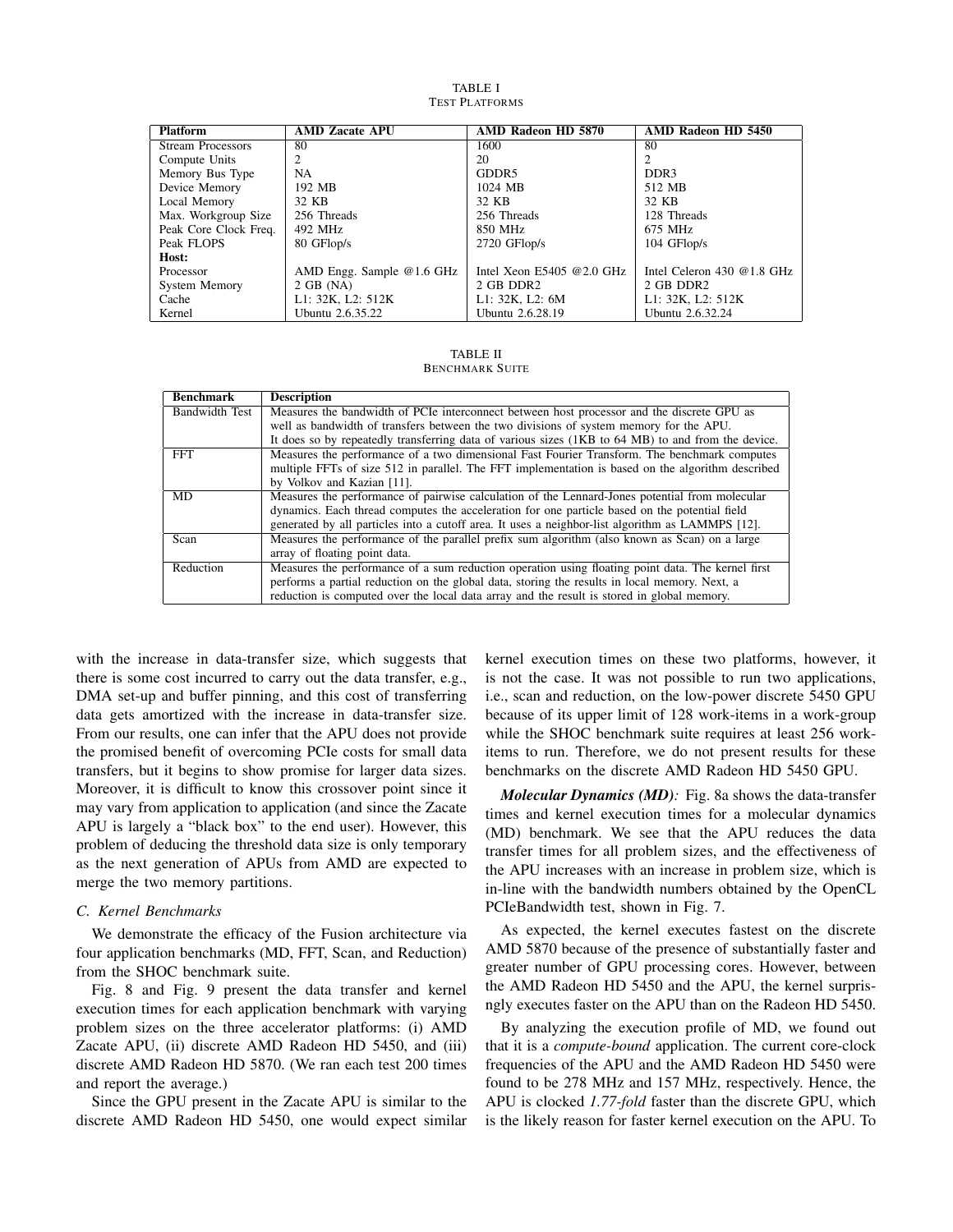

Fig. 7. PCIe Bandwidth Test.

corroborate this fact, we report the Gflop/s obtained for MD on these two platforms in Table III. Although the difference in the Gflops/s obtained is not 1.77-fold (difference in coreclock frequency), the presence of slower processing cores on the discrete AMD 5450 indicates that it is the reason for the slower kernel execution on the AMD Radeon HD 5450.

TABLE III PERFORMANCE OF MD IN GFLOP/S.

| Problem     | MD   |      |                          |
|-------------|------|------|--------------------------|
| <b>Size</b> | APU  | 5450 | <b>Difference Factor</b> |
|             | 1.63 | 1.39 | $1.17\times$             |
| 2           | 1.90 | 1.44 | $1.32\times$             |
|             | 1.90 | 1.45 | $1.31\times$             |
|             | 1.91 | 1.44 | $1.33\times$             |

*Fast Fourier Transform (FFT):* Fig. 8b shows the datatransfer times and kernel-execution times for a 1-D FFT transformation on all three accelerator platforms. Like the previous MD benchmark, the APU assists in reducing datatransfer times for FFT and enables a greater amount of data to be transferred, resulting in a larger perceived benefit for the APU. As expected, the kernel execution time is minimal on the powerful discrete AMD 5870, when compared to other platforms. However, the kernel execution time on the APU is worse than on the AMD Radeon HD 5450. As FFT transformations are known to be *memory bound* [13], [14], analyzing the device memory bandwidth on the APU as well as the AMD Radeon HD 5450 would provide us with a concrete reason for slower kernel execution on the APU.

To this end, using the DeviceMemory benchmark from the SHOC Benchmark Suite, we computed the global memory bandwidth on these two platforms and found that global memory bandwidth on the AMD Radeon HD 5450 is roughly *two times better* than on the Zacate APU. We also measured the performance (GFlop/s) of FFT on the two platforms, which are presented in Table IV. This table shows that the performance achieved on the AMD Radeon HD 5450 is twice as much as that on the APU, and hence, we infer that the better

global memory bandwidth leads to faster kernel execution on the discrete AMD Radeon HD 5450.

TABLE IV PERFORMANCE OF FFT IN GFLOP/S.

| <b>Problem</b> | FFT  |      |                          |
|----------------|------|------|--------------------------|
| <b>Size</b>    | APU  | 5450 | <b>Difference Factor</b> |
|                | 0.68 | 1.36 | $2.00\times$             |
| 2              | 0.69 | 1.40 | $2.03\times$             |
| 3              | 0.70 | 1.40 | $2.00\times$             |
|                | 0.70 | 1.42 | $2.03\times$             |
|                | 0.70 | 1.43 | $2.04\times$             |

*Scan and Reduction:* Fig. 9a and Fig. 9b present the datatransfer times and kernel execution times for *scan* and *reduce*, respectively. The total execution time for scan is approximately the same for the high-powered AMD Radeon HD 5870 GPU and laptop-powered AMD Zacate APU. This empirical result is a stunning one given that the AMD Radeon HD 5870 not only has faster GPU cores, but it also has 20 times more of them, when compared to the APU. Though kernel execution is slower on the APU, data transfers are faster, thus offsetting the effect of the slower APU processing cores. For the reduce benchmark, the total execution time is actually better on the 'less powerful' AMD Zacate APU than on the discrete and 'more powerful' AMD Radeon HD 5870. The elimination of PCIe in data transfer allows the fused GPUs in the Zacate APU, with less than  $\frac{1}{20}$  of the computational capability of an AMD Radeon HD 5870, to deliver *3x better performance*.

As presented in Section III, the speedup  $S'$ , due to parallelization of an application on a GPU with infinite processing cores, is a function of the parallel overhead, which is the time spent in transferring data between the CPU and the GPU. Table V summarizes the savings in data transfer times due to the elimination of PCIe. The benefit is computed as the ratio between the data transfer time on a discrete GPU and the APU. For each application, the *median* of savings for all problem sizes is computed. From the table, it is evident that the AMD Fusion architecture is certainly successful in overcoming the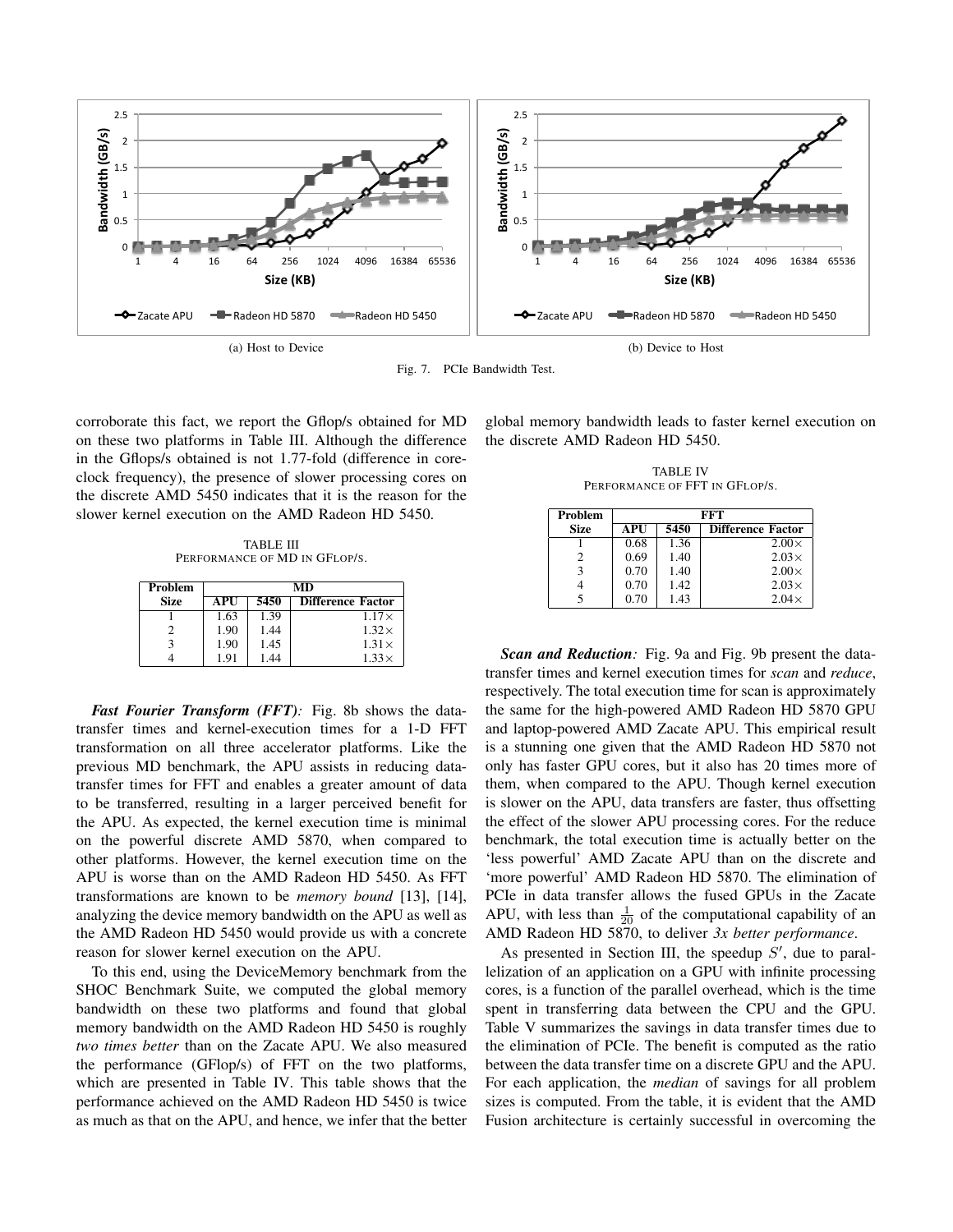

(a) MD



(b) FFT

Fig. 8. Application Performance (MD and FFT).

PCIe bottleneck that the discrete GPU suffers from.

However, we must note that the speedup,  $S'$ , is also a function of  $p'$ , the accelerated parallel fraction of the program. Moreover,  $p'$  can vary significantly depending on the number of compute units and available memory bandwidth on the GPU, as well as the arithmetic intensity and memory access pattern of the algorithm. While  $\sigma$  can be reduced greatly by using AMD Fusion to alleviate the data transfer costs between CPU and GPU memory, there is no guarantee that  $p'$  will remain unchanged from the discrete GPU. It is an important and challenging problem to understand the performance variation of  $p'$  among the fused CPU+GPU and discrete GPU systems, which we have identified as our future work.

#### V. RELATED WORK

Due to the newness of the AMD Fusion architecture, not much has been discussed in literature about this particular architecture. However, substantial research has been conducted to evaluate the performance of GPUs. For example, Ryoo et







(b) Reduction

Fig. 9. Application Performance (Scan and Reduction).

TABLE V BENEFIT DUE TO ELIMINATION OF THE PCIE.

| <b>Application</b> | <b>Benefit Over</b><br><b>AMD 5870</b> | <b>Benefit Over</b><br><b>AMD 5450</b> |
|--------------------|----------------------------------------|----------------------------------------|
| MD                 | $1.7\times$                            | $1.6\times$                            |
| FFT                | $2.0\times$                            | $1.7\times$                            |
| Scan               | $6.1\times$                            | N/A                                    |
| Reduction          | $3.1\times$                            | N/A                                    |

the performance of discrete NVIDIA GPUs [15]–[17]. The authors have demonstrated that while GPUs hold the promise of delivering substantial benefits, one needs to be diligent in optimizing GPU applications. Jang et al. and Xudong et al. have proposed optimization strategies for AMD GPUs using the Brook+ programming language and have evaluated them by implementing a matrix multiplication kernel [18] and a multi-grid application [19] for solving PDEs, respectively.

Micro-benchmarks have been extensively used to reveal the architectural details of the discrete GPUs. For example, Volkov et al. have exploited GPUs to tune dense linear algebra and have developed detailed benchmarks to reveal kernel bottlenecks like shared memory access patterns and kernel launch overhead [20]. Wong et al. have also used micro-benchmarks to understand the micro-architecture of the NVIDIA GT200 GPU [21]. Both of them used *decuda*, which is a disassembler